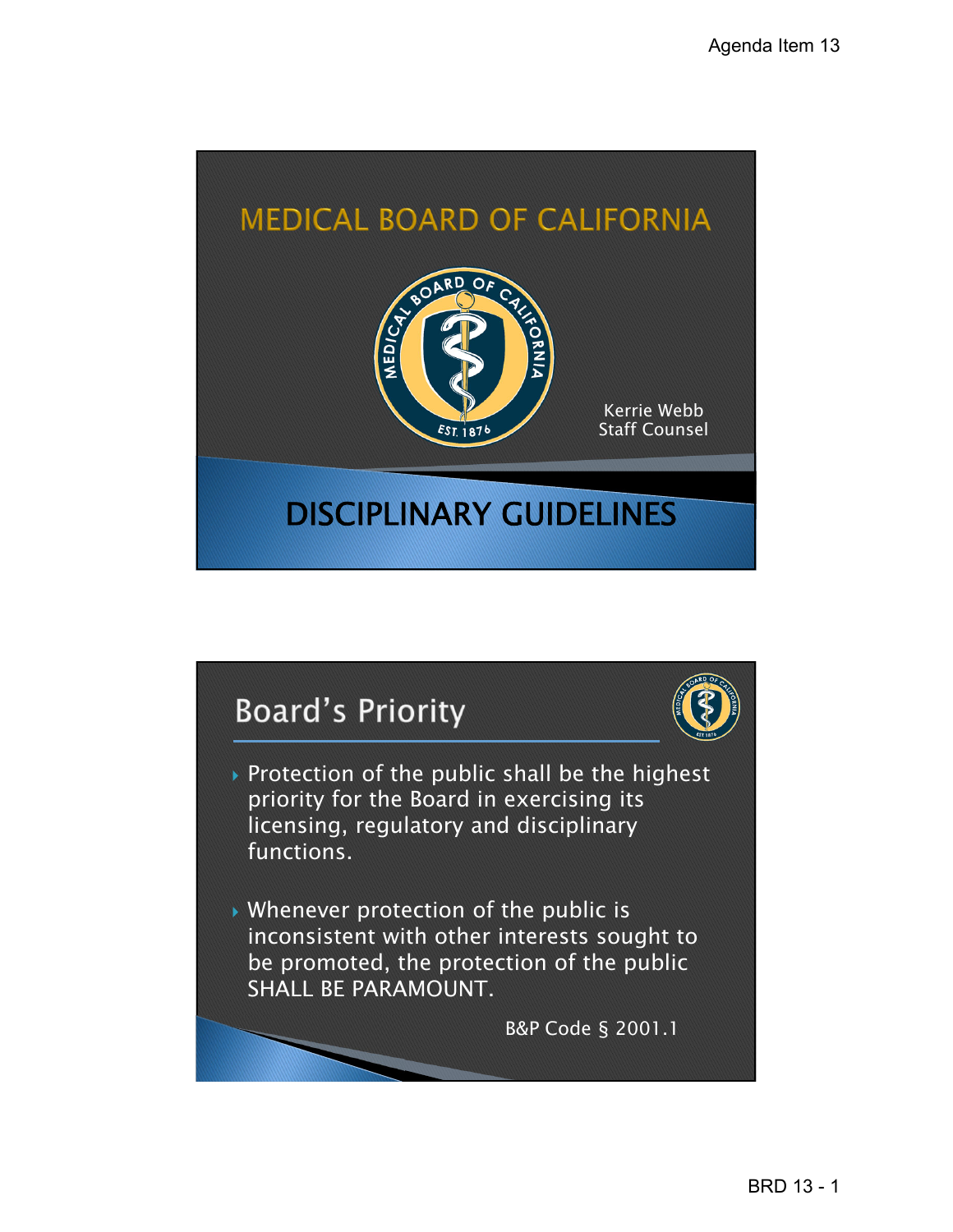



- Protection of the public SHALL be the highest priority for administrative law judges (ALJ) and the Board in exercising their disciplinary authority.
- In exercising disciplinary authority ALJ/Board shall whenever possible take action calculated to aid in the rehabilitation of the licensee as indicated by the evidence.
- HOWEVER, where rehabilitation and protection of the public are inconsistent, PROTECTION SHALL BE PARAMOUNT!

B&P Code § 2229

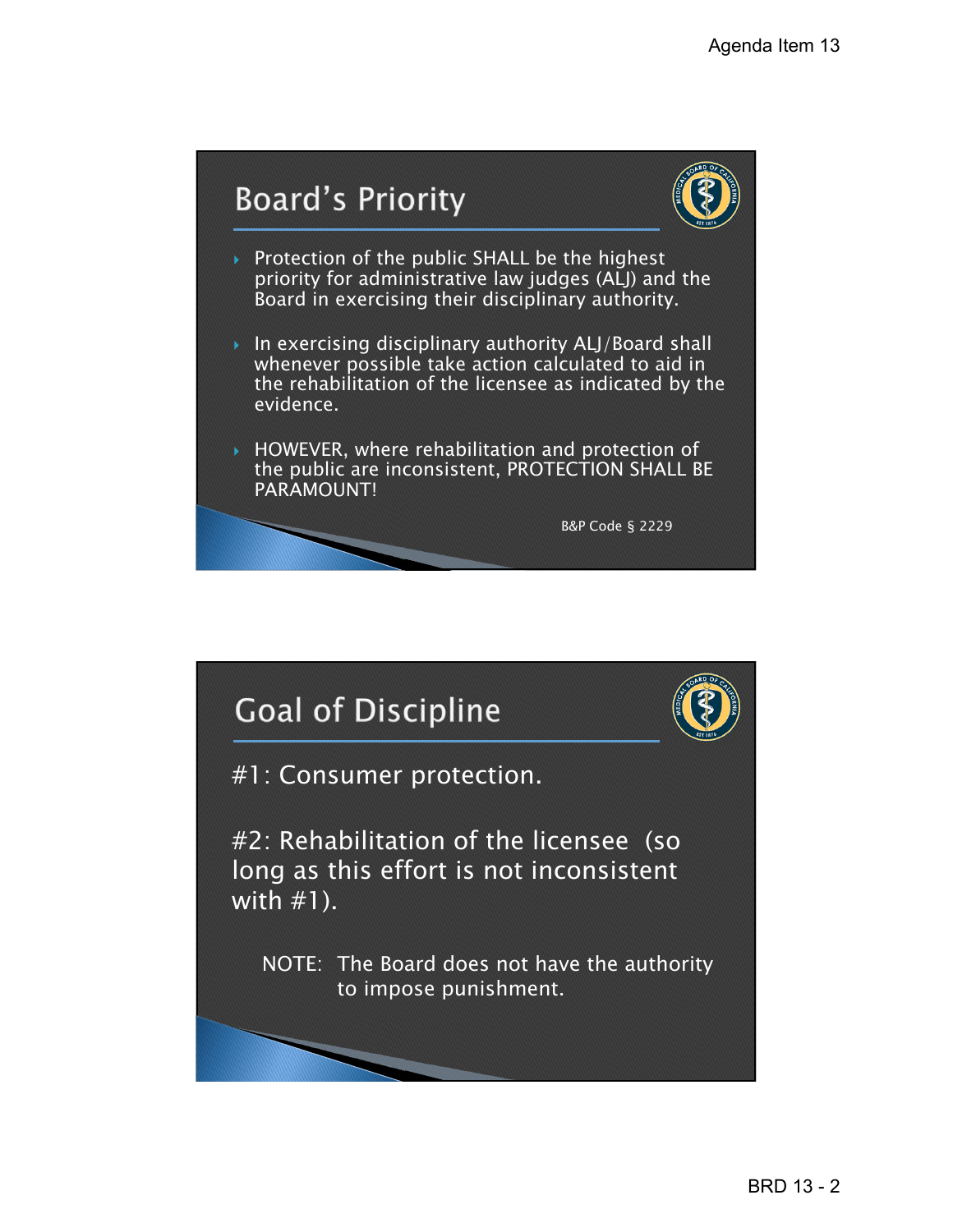

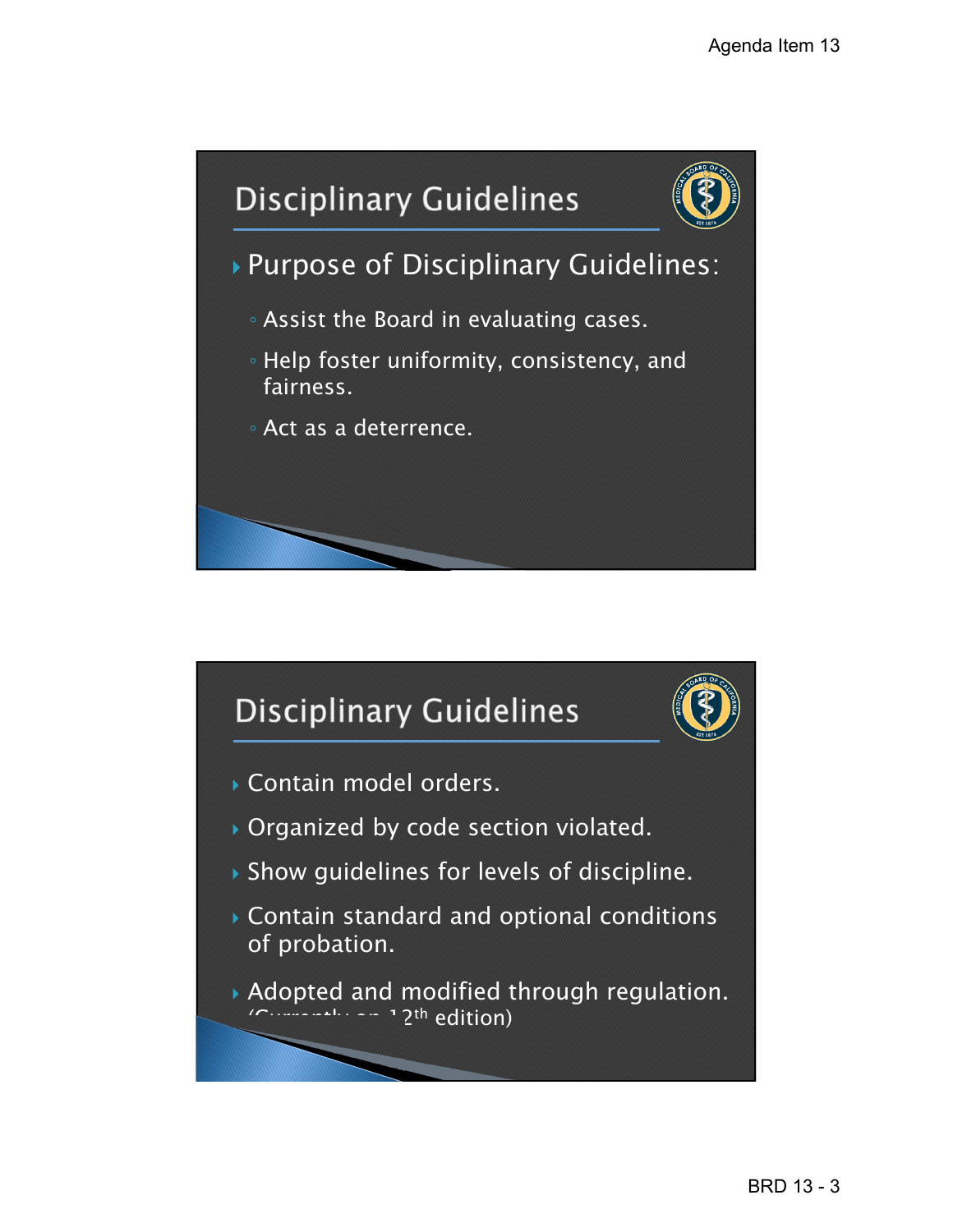## **Disciplinary Guidelines**



 Applicable to both Proposed Decisions and Proposed Stipulations

- Proposed Decision (PD) Written by an ALJ after a full administrative evidentiary hearing.
- Proposed Stipulation (Stip) Agreement reached between the parties (Respondent and Board executive staff) prior to a hearing, and often involves input from an ALJ.

# PDs vs. Stips



#### How are PDs and Stips Different?

◦ Both must consider the disciplinary guidelines in determining discipline.

◦ A PD must state the reasons for deviation from the guidelines in the public document, while a stip does not.

## ◦WHY???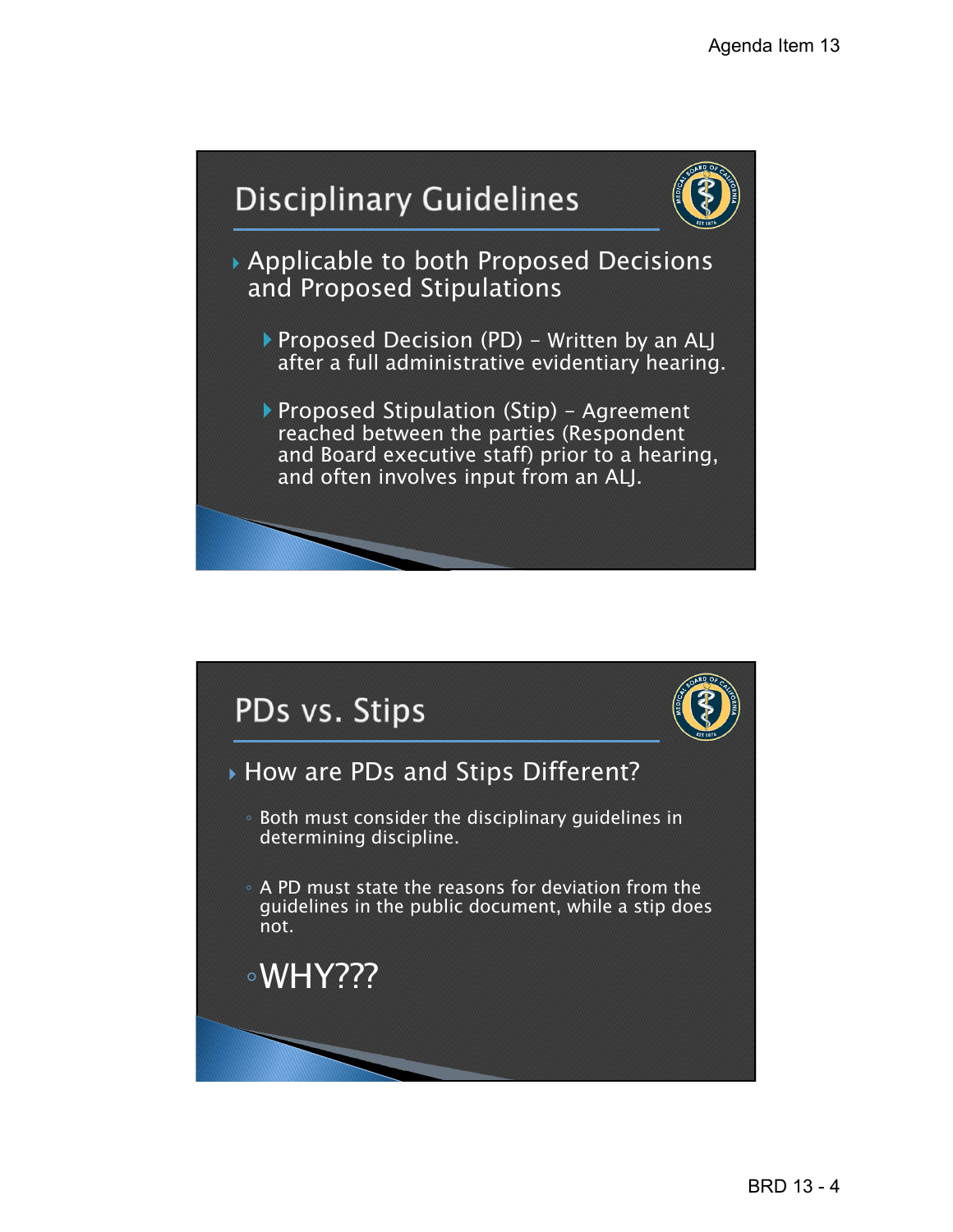### PDs vs. Stips



- The settlement discussions under the law are confidential & designed to promote a speedy resolution without the need for hearing.
- Confidential reasons for stipulation and deviation from guidelines are provided to the Board in a deputy attorney general (DAG) memo.
- If no settlement is reached, or if the Board rejects the proposed stipulation, settlement discussions cannot be used against either party at a hearing.





- $\rightarrow$  Step 1: Review the Accusation, noting the allegations.
- ▶ Step 2: Read the PD and determine:
	- What if any allegations have been sustained in the legal conclusions by clear and convincing evidence?
	- What evidence is cited in support of each conclusion based on information noted in the factual findings.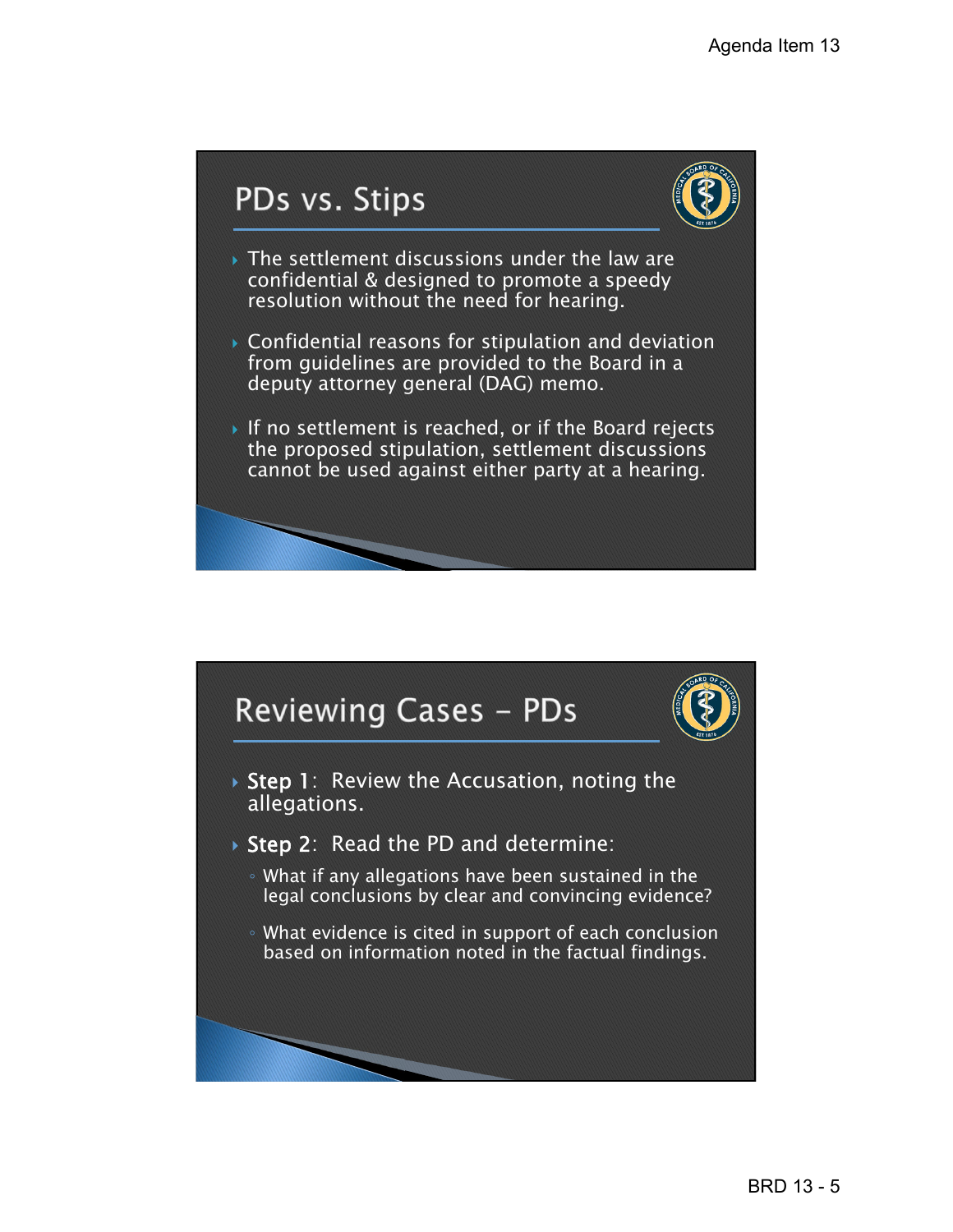

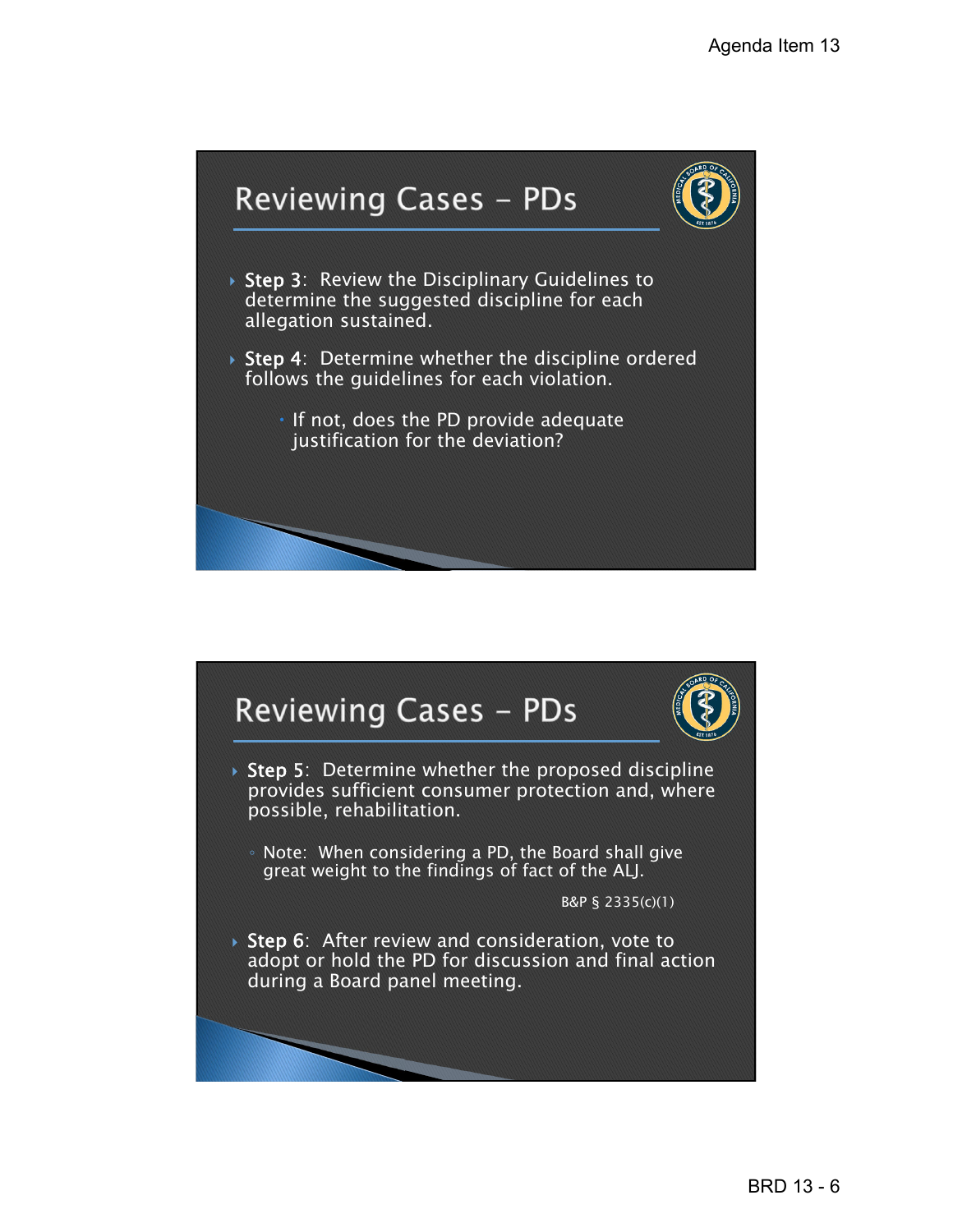

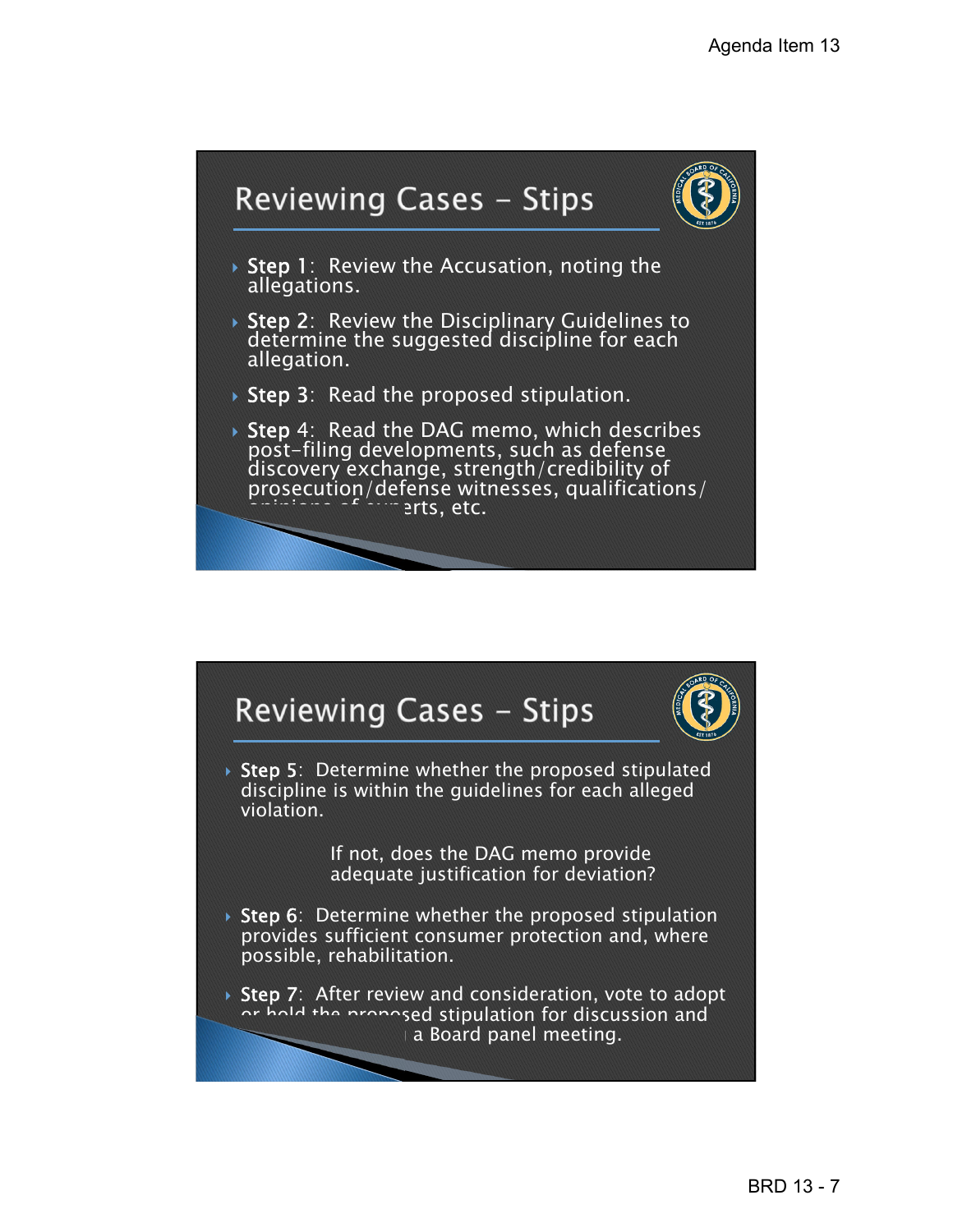